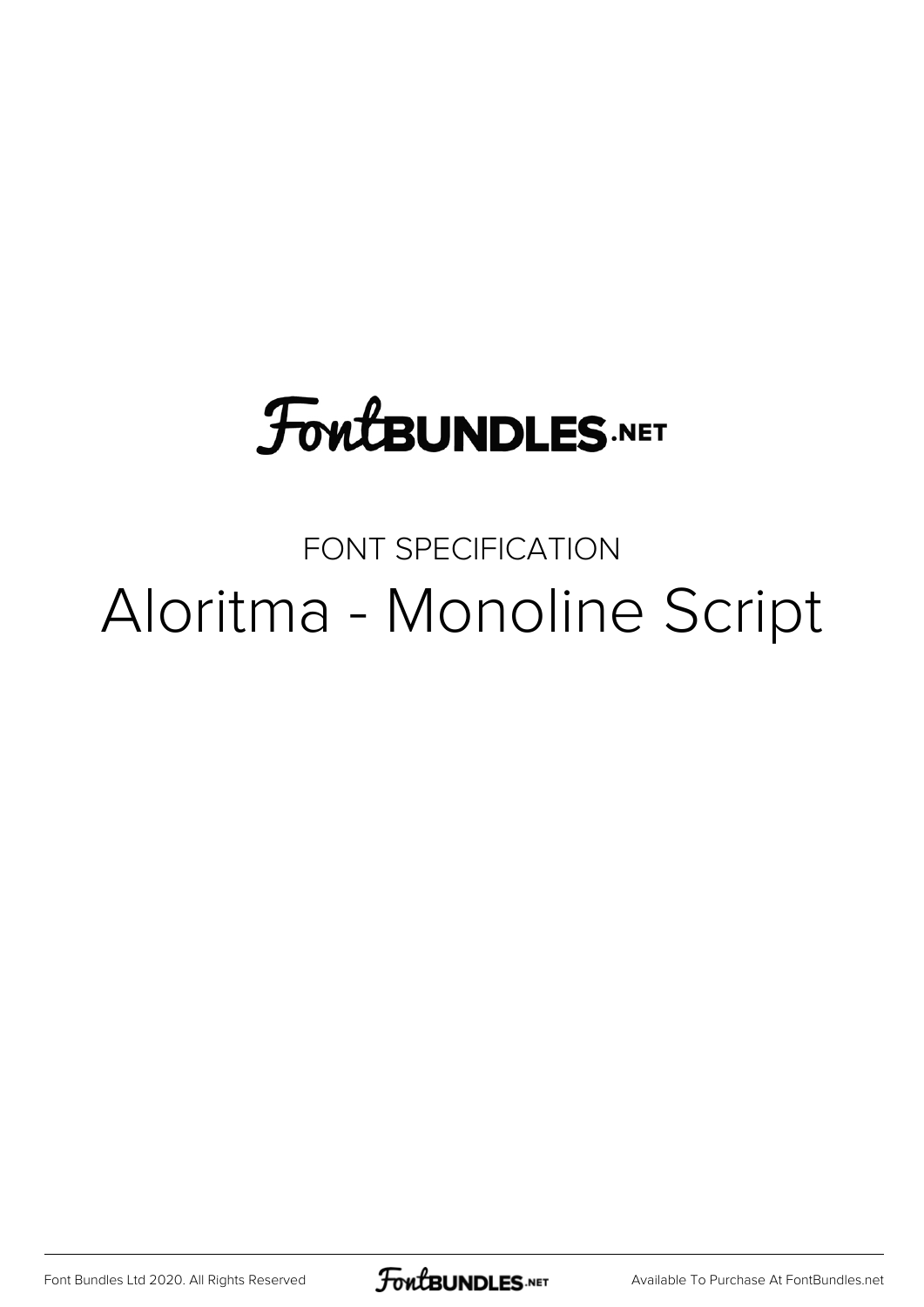#### Aloritma - Regular

**Uppercase Characters** 

BCDEFECHS 1 M NOPOR387

**Lowercase Characters** 

abcdefghijklmnapgrotu u<br>Buuryy

**Numbers** 

# 0123456789

**Punctuation and Symbols** 

S % & ( )  $\cdot$  ;  $\cdot$  ;  $\cdot$  = > ? [ \<br>  $\cdot$  / } ;  $\circ$   $\circ$   $f$  \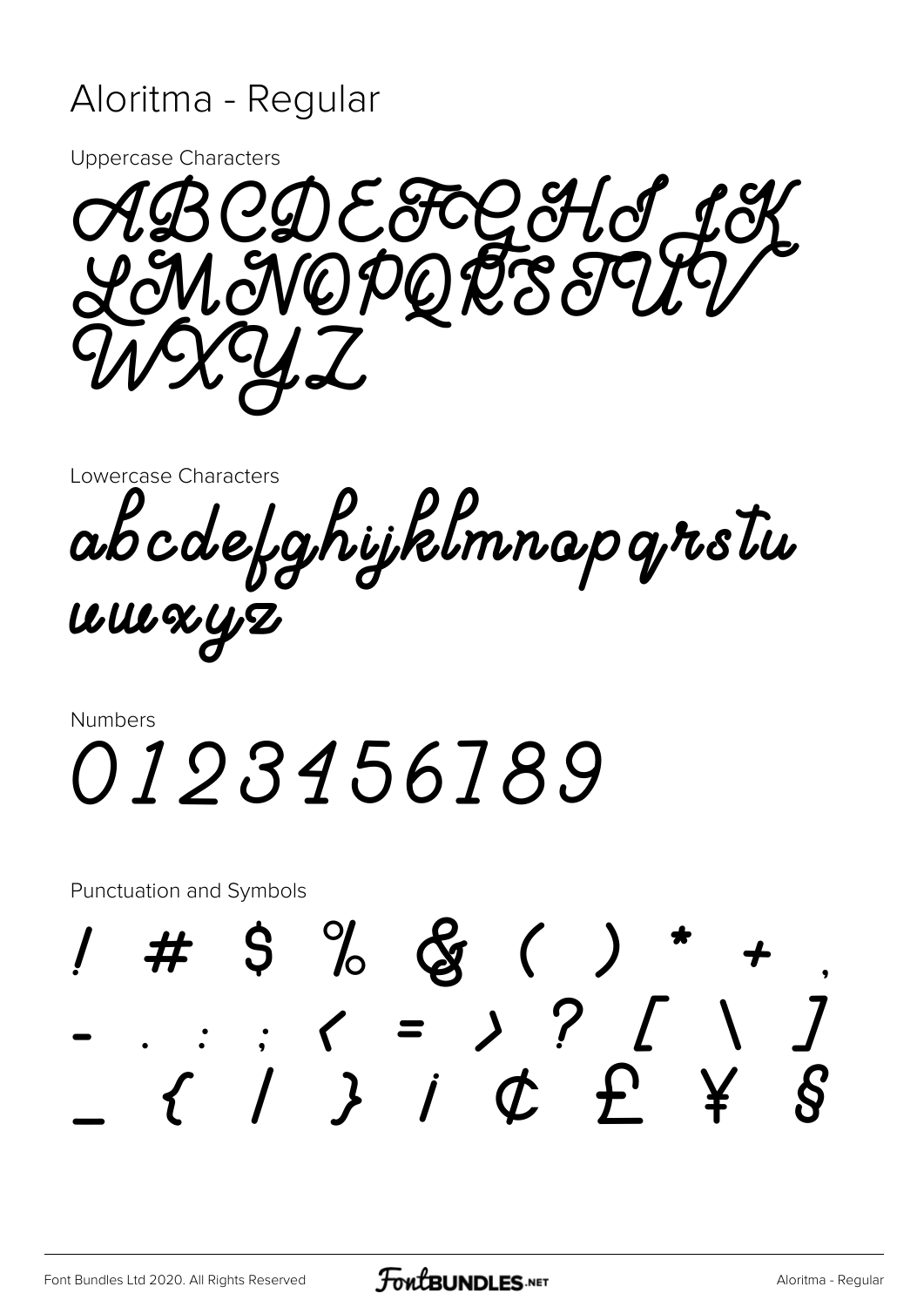$\bigcirc$  $\lambda$  $\ll$ 

All Other Glyphs

Addacidade è

# É Ë Ë d'd d'IVÔ ÓÔÔÖרÙÚŨ

ÛÛABàáåãã  $\mathring{\bm{\alpha}}$ 

#### ύèéêë  $\ddot{b}$  $\hat{\bm{\iota}}$   $\hat{\bm{\iota}}$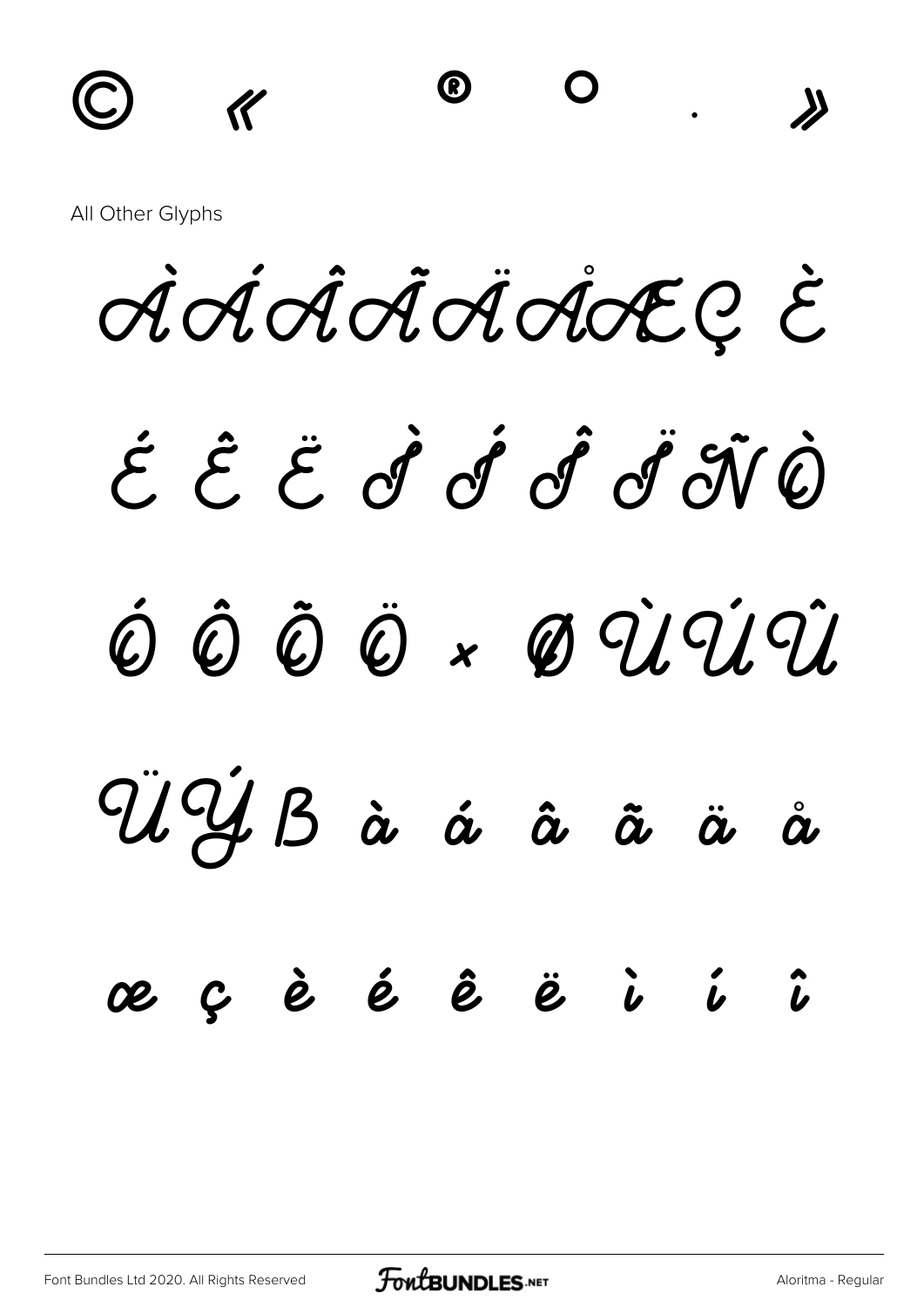ü ñ à á â ã ä  $\dot{\boldsymbol{\mu}}$  $\boldsymbol{\phi}$ ú û ü ý ÿ ı Š š Ÿ 99  $\cdot$   $\cdot$   $\cdot$   $\cdot$   $\cdot$   $\in$ R Al Tel the the the U official Flohk to Folas odes briske b